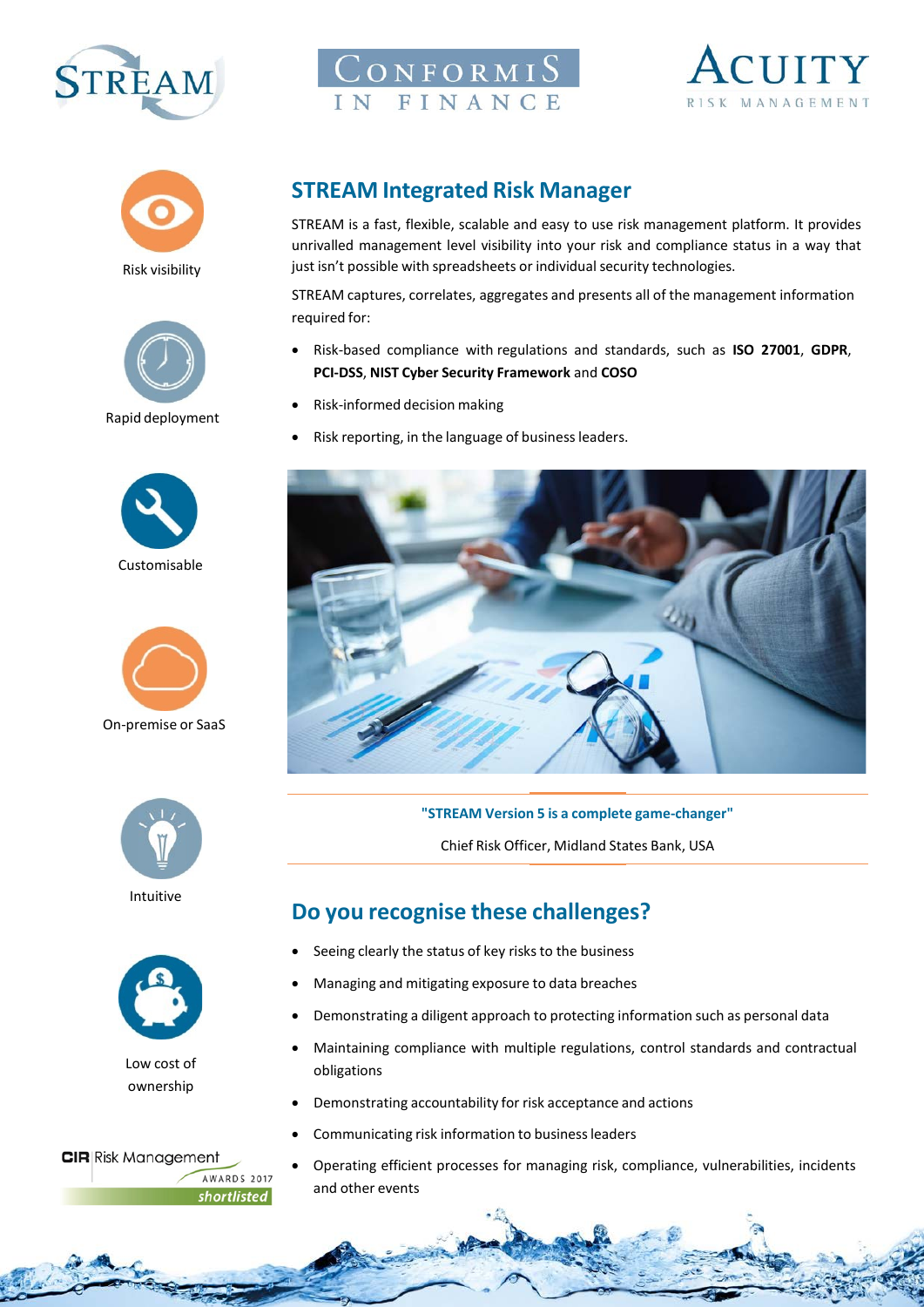

# $\mathop{\rm J\alpha}$ n formi $\mathop{\rm S\alpha}$ FINANCE





# **Cyber Risk Management**

A risk-based approach to cyber security is required by most current regulations and standards, such as GDPR, ISO 27001 and the NIST Cyber Security Framework.

Effective cyber risk management requires visibility of the multiple and sometimes complex relationships between risks, controls, vulnerabilities, incidents, audit findings and actions in relation to assets, business processes and objectives.

**STREAM captures, correlates and aggregates information to provide unrivalled management-level visibility of risk and compliance status allowing business leaders to make riskinformed decisions and set risk-based prioritiesfor action**.

Evidence and history is retained to demonstrate a diligent riskbased approach to customers, regulators and other stakeholders.



### **Main Features**

#### **Risks**

- Configurable risk registers and risk assessment schemes
- Automation to identify known risks and map relevant controls
- Automated and manual estimation of risk
- Easy visibility of all correlations and contextual information on which to make risk-informed decisions
- History of all risk assessments and acceptances

#### **Controls**

- Manual and automated assessment of controls and relatedmetrics/KPIs
- Automation to map controls to relevant assets/business processes
- Support for multiple cross-related control frameworks
- Automatic scheduling of checks and updates
- History of all control assessments and approvals

#### **Vulnerabilities**

• Import from vulnerability scanning tools and penetration tests

• Prioritisation of remediation actions with autoassignment to owners, escalation and reporting

#### **Events**

- Unlimited Event types with user definable fields, e.g. for incidents, near-misses, issues, threat intelligence
- Correlate events to risks, controls, assets and actions

#### **Audits**

• Record audit findings and correlate with risks, controls, assets and actions

#### **Actions**

• Integrated action management across all risks, controls, vulnerabilities, assets, events and actions

#### **Workflow**

**CONTRACTOR** 

• Configurable workflow with scheduling and email alerting

#### **Dashboards and Reporting**

- Business Dashboards showing 'at a glance' summary views with easy navigation, aggregation and drill-down
- Rich set of graphical reports with extensive userdefinable custom reports
- Integration with Business Intelligence tools for enhanced reporting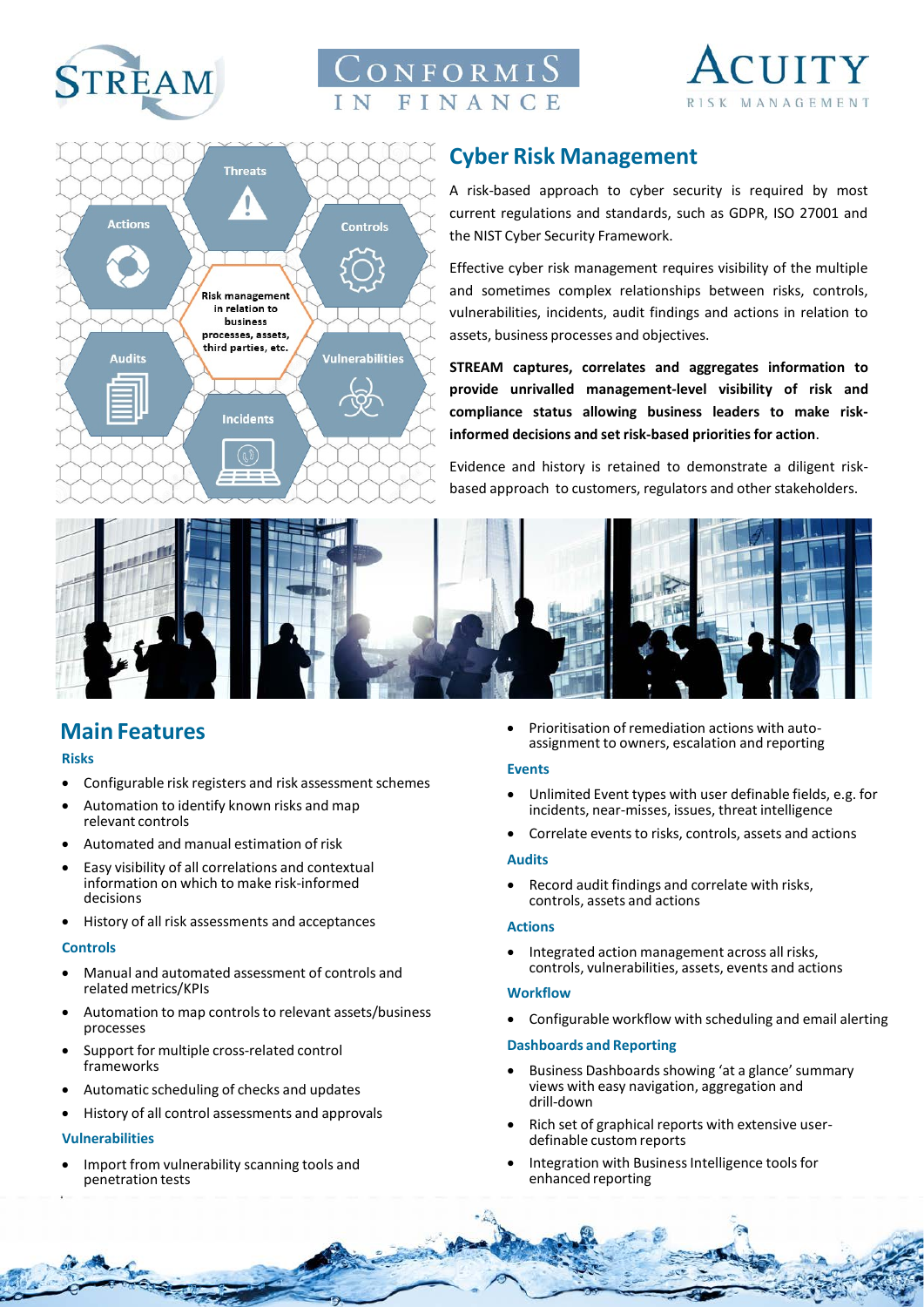





### **Integrated Risk Management**

STREAM is optimised for the demanding requirements of cyber risk management and enterprise risk management but can also be configured for a wide range of other risk and compliance applications.



## **Business Benefits**

The risk visibility provide by STREAM allows our users to make the right risk-informed decisions to protect their businesses and to take advantage of new digital business opportunities.



Reduced risk of losses and reputational damage from data breaches and other events



Evidence of a diligent risk-based approach for customers, regulators and other stakeholders



Help the business to securely exploit the benefits of digitalisation



Efficient processes for managing risks, compliance, incidents, vulnerabilities and actions

### **Customers**



**"The risk-based approach and importantly the visibility provided by STREAM enabled the NHS WalesInformation Servicesto outbreak on the core national infrastructure in Wales"**

Cyber Security Compliance Lead, NHS Wales Information Services

**"The software itself is very user friendly, particularly the new version 5"**

Loss Control Manager, Itaú Corredor de Seguros, Columbia

**"Having ditched the spreadsheets, ZEISS now managesrisks and controls easily and efficiently to match its own in-house standards of businessfrom using a single platform accessible to a large number of employees acrossthe business"**

Regional Information Security Officer, Carl Zeiss AG, Germany